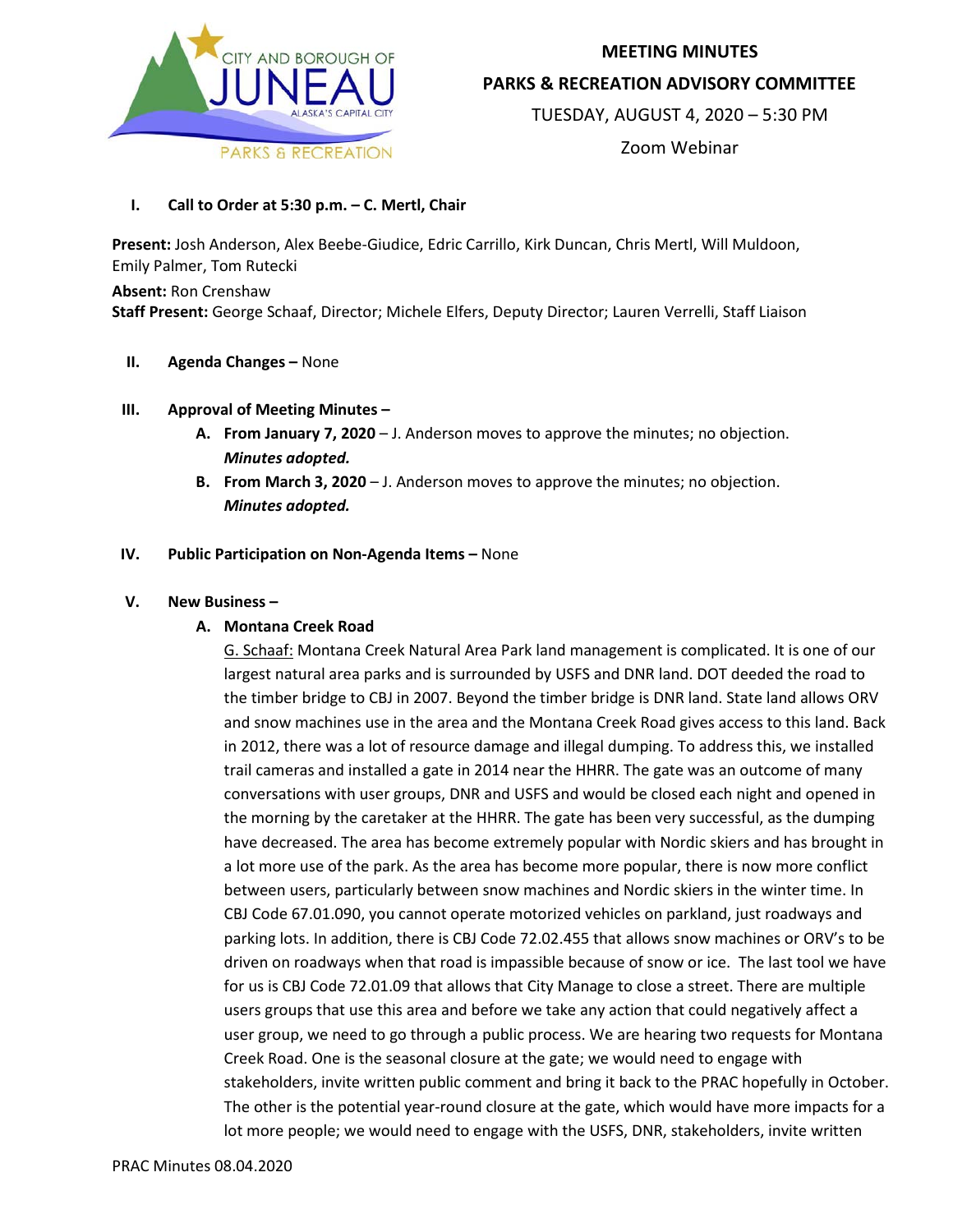public comment.

E. Palmer: I agree we need to hear from more user groups before we take action.

J. Anderson: I am not here advocating for one side or the other; unfortunately, the ORV crowd keeps getting pushed aside. It would be nice to instead of keep closing off areas, if we could find an area for that user group to help relieve some of the pressure on the areas where other groups want to play. It would be great if the user groups could get together and work it out. I do not want us to keep shutting the door to other recreation.

E. Carrillo: Looking at the map, you cannot access the DNR or USFS land without going through the City land, is there any ramifications for cutting off public access to those lands? I think more information is needed before we can make a decision.

G. Schaaf: That will be one of our first questions to those organizations.

C. Mertl: If we close the area off to motorized use, would that prohibit the JNSC to use their grooming machine?

G. Schaaf: No, we would need an agreement to allow grooming back there.

#### **PUBLIC COMMENT –**

Allison Smith (Twin Lakes): I support the seasonal closure. I use the area heavily for Nordic skiing. Montana Creek is a unique area since the snow stays there the longest. I urge you to adopt a seasonal closure to preserve it for Nordic skiing.

Mara Jennings (Mendenhaven): I am a volunteer board member with Trout Unlimited Tongass Chapter with 150 members in Southeast Alaska. We are lucky to have a Montana Creek in our backyard with it being the best urban and wild trout fishing around town. We have collaborated with CBJ in the past to get buffers around Montana Creek as part of the comprehensive plan. The watershed upstream is home to Dolly Varden, coho, steelhead and trout. We are concerned about the impact of ORV use on the watershed past the bridge. A survey of the area earlier this summer show that ATVs are causing substantial impacts to the small tributaries that are used as rearing areas for small juvenile fish. We're sympathetic with having a place for ATV users to ride but Montana Creek is not the place.

C. Mertl: A lot of the upper watershed is State land and out of CBJ jurisdiction. Do you feel that if there is a designated trail with bridges for ATV that we could allow controlled motorized use back there?

Mara Jennings: Anything that allows easy access for users to do allowable activities helps decrease the impact of restricted activities.

Wayne Carnes (North Douglas): I am representing the JNSC that has over 600 members. We are requesting the continued winter closure of Montana Creek Road and a permanent installation of the pedestrian "kissing" gate from November 1 to May 1. Grooming started about 15 years ago and they now have regular grooming efforts on a daily basis. Last year the club groomed 156 days. Last year with the kissing gate dismantled, it allowed unauthorized motorized users to drive through and tear up the tracks. Snow machiners have thousands of acres to go ride around Juneau. Motorized users are incompatible with skiers, snowshoers and hikers on this narrow roadway. Having another public process is unnecessary since it was in 2014. We are not asking for anything new, we are asking for the existing agreement to be continued. Luke Mather (Russell Rd.): My family and I frequently took advantage of Montana Creek last winter for Nordic skiing. I also taught some youth Nordic skiing lessons through the 4H Club. Based on the nature of the limited space, it is not compatible to have motorized vehicles

moving up and down that corridor when there are folks Nordic skiing, especially young kids.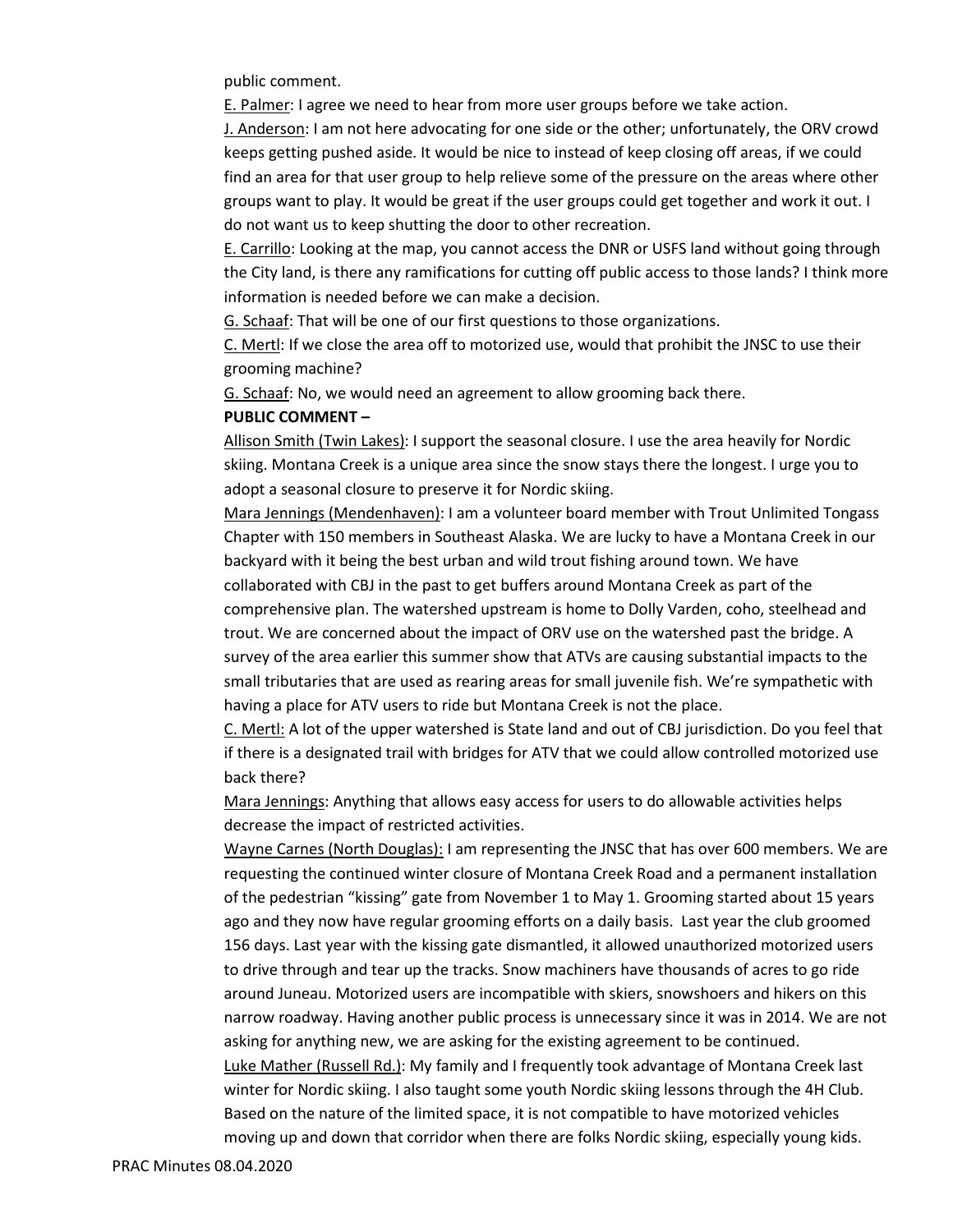Shawn Eisele ( $6<sup>th</sup>$  St.): I urge you not to make this too big of a deal. Keep the gate locked during the winter months for Nordic skiing. Someone has mentioned that you are going to get conflicts when you close an area off to people and I want to clarify that you are not closing an area off to people, you're selecting how an area is going to be used. ORVs are damaging use; one user can destroy the use for skiing for hundreds and can wreak havoc on the streams. Gary Mendivil (Canter Ct.): Urge you to close the section of Montana Creek Road beyond the gate during winter months. This is consistent with existing plans and policies adopted by CBJ. John Thedinga (Wilma Ave.): I am an avid Nordic skier and volunteer trail groomer. I support closing the road during the winter. I am concerned about safety on the road. Having skiers and motorized vehicles is not a safe situation.

Fred Hiltner (N. Douglas): I am on the JNSC board but speaking as a citizen. I am requesting that Parks & Rec puts in a winter closure on Montana Creek Road. Thanks to Anderson and Carrillo in developing an area for ATV riders. I agree that putting effort into a new area would save a lot of conflict between users groups. Safety is very important.

Ben Williams (Douglas): I am a volunteer groomer and avid Nordic skier. A couple of the cases out there this past winter were caused by motorcycles. Grooming is volunteer money and time. These motorcycles and ATVs take advantage of the groomed terrain.

Marina Lindsey (Mendenhall Valley): I support continued closure of the gate so Nordic skiers can use the Montana Creek area safely. About 15 years ago, Ray Howard was the president of the snowmobile group. He did a wonderful job working with both groups to merge the interests and work together. I support both groups to talk again. I support that we need to find another area for motorized groups.

Tim Blust (N. Douglas): I am a board member on the JNSC. The public process was already completed in 2014.

#### **PUBLIC COMMENT ENDS –**

T. Rutecki: We are hearing that we already went through the process.

G. Schaaf: The focus of the public process back in 2012 was focused on the resource damage, dumping and vehicles getting stuck in the unmaintained snow. Those were the topic of discussion when we were going through the public process about installing the gate. The public process was not about the use of the area for Nordic skiing and ORVs. We put the gate in as a physical barrier but did not take legal action to close the road to motorized vehicles. Currently, it is not illegal for people to ride motorized vehicles on the road. We want to go through a public process because we know there is other user groups; we want to give them an opportunity to be heard as well.

C. Mertl: Have you gotten any complaints from motorized users since the gate went up? G. Schaaf: No, we have not.

C. Mertl: Can we do a seasonal closure for a year to see if we get any input from the ORV users?

G. Schaaf: The PRAC can make that recommendation.

K. Duncan: I think we need to hold off on making any decision and wait until staff makes a recommendation at the next meeting.

C. Mertl: The Department will do some additional research, get public comment, and bring it back to the PRAC with a recommendation.